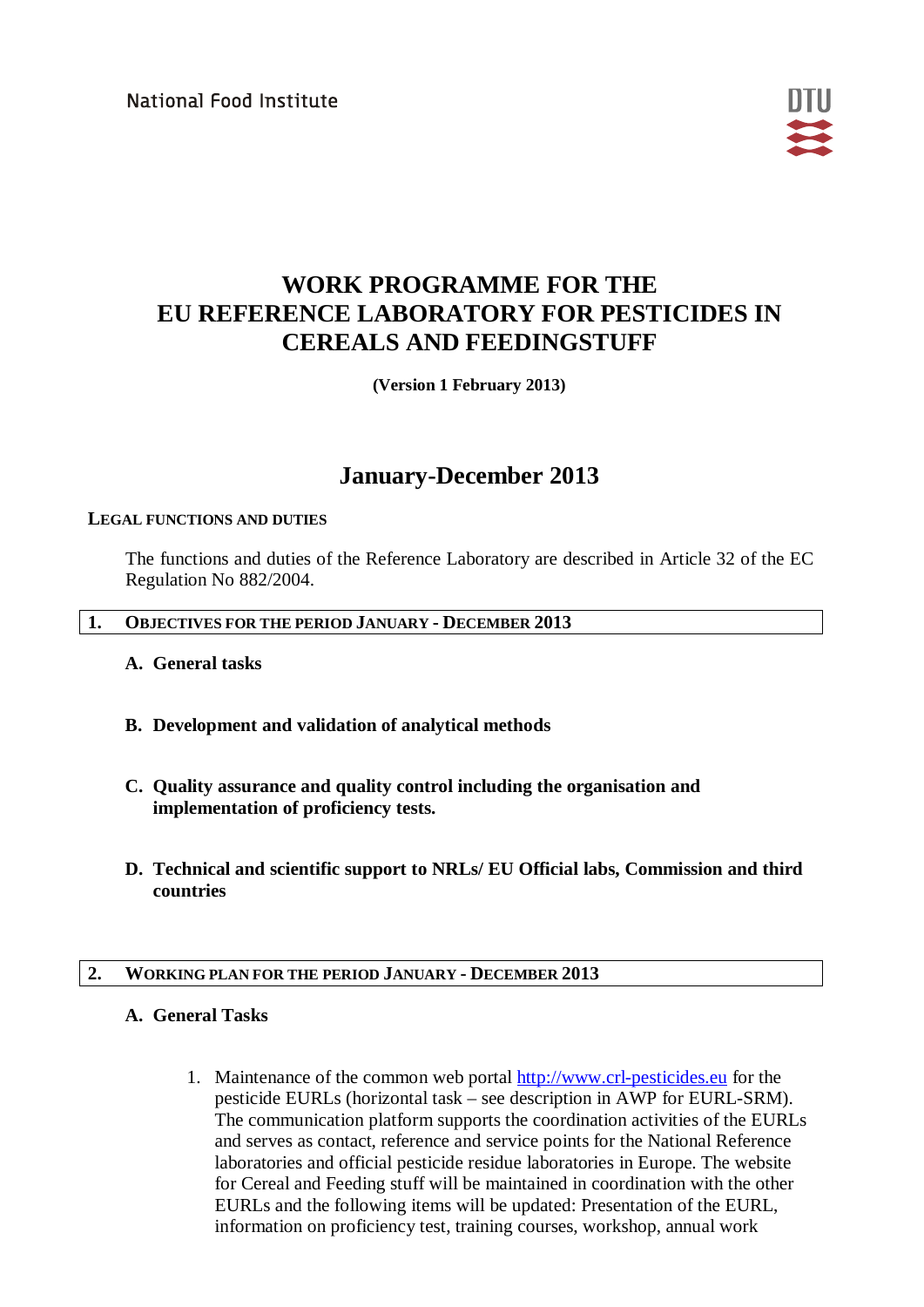programme, AWP. Furthermore, validation data and analytical methods will be uploaded as well as an updated version of the document on general information on cereal production and pesticide. FF.R&D.1

- 2. Maintenance of the common CIRCA database (horizontal task see AWP for EURL-FV). Information on proficiency test, training courses, workshop, AWP. Furthermore, validation data and analytical methods will be uploaded as well as an updated version of the document on general information on cereal production and pesticide. FF.R&D.1
- 3. Maintenance and further development of the online registration and result database and web tool for proficiency tests.

Three annual proficiency tests (PTs) organised by EURL-CF, EURL-AO and EURL-SRM use the Oracle database programs and server facilities located at the premises at DTU in Copenhagen. Although many hours of work have been used to develop these programs, they still need adjustments for each single PT. Many of these task demand edition in text on main pages, subpages and forms, and also changes in programs and database tables, views, procedures, sequences and triggers. Backup of the data is produced regularly, and all changes are stored in archive-files.

Before the new rounds of PTs the four EURLs agree on the changes to be made, both purely maintenance and new features.

#### *Maintenance before the PT:*

Registration database and web tool: The webpage is changed to fit the individual PT. This will be e.g. PT name, specific information needed to ship test items from different countries. We must also maintain a list of laboratories for which participation is mandatory.

Furthermore, the text on confirmation emails, assignment of usernames and passwords, organizer access to forms and online reports so they can supervise the registration.

The result submission database and web tool: Before the database is opened for submission of test results the web pages and data forms must be edited. A list of the pesticides in the actual PT is loaded into the database. In the main database table a row for each participant and each pesticide in the test is inserted (150 participants and 150 pesticides makes 15,000 rows in the database table). The main webpage and subpages are changed to fit the individual PT. The forms for result submission must be edited (PT name, test item name, the list of target pesticides, method information needed. Forms and reports must be prepared for the organizing EURL, so they can supervise the data submission. Before the link to the webpage is activated, the system is tested and a guide to enter results and information is prepared.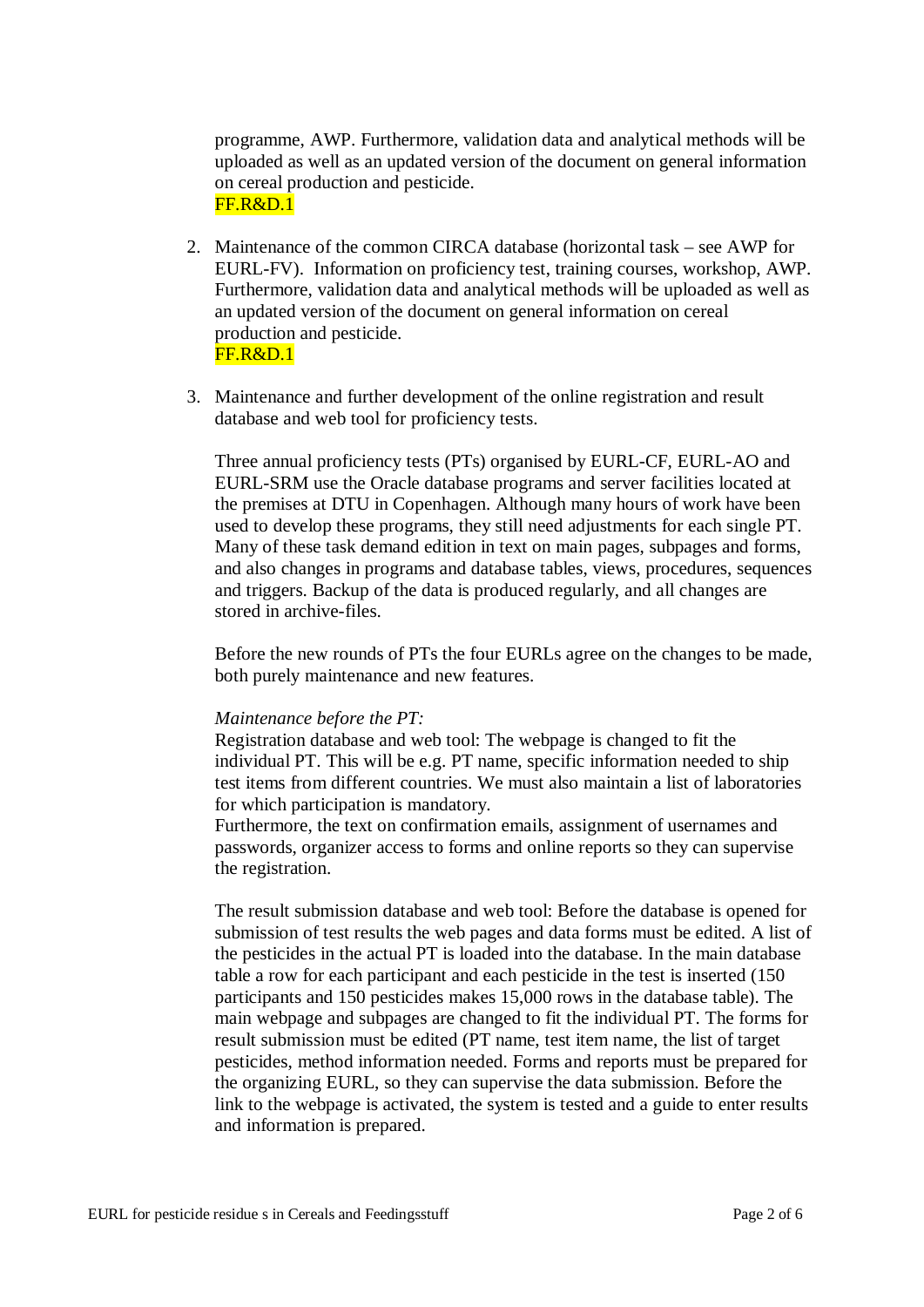### *Maintenance during the PT:*

During the registration period the process is supervised to take care of double registration and missing emails etc. When the PT is running and the result submission is likewise supervised to be able to correct any errors. After deadline for result submission, links to the web-pages must be de-activated and data must be extracted from the database for statistical processing.

### *Development*:

For each PT round new wishes for the web tool and database are implemented as far as possible. For 2013 this could include that information on the number of official samples are included, or possibility for the participants to evaluate the PT.

FF.PT.1

- 4. Maintenance of the EURL/NRL/OfL network for laboratories performing analysis of cereals and feed. A record with information on the NRLs and OfL in the field of pesticide residues in cereals and feeding stuff will be updated, with contact name, addresses, email addresses and number of official samples analysed by the lab. The task is performed in cooperation with EURL-SRM.
- 5. Administrative duties e.g. budget management, preparation of work programme, budgets will be accomplished as well as compilation of annual technical and financial reports.

#### **B. Development and Validation of Analytical Methods**

To provide validated method for use by the NRLs, analytical scientific work will include the improvement and enhancement of existing approved multimethods and the development or implementation of new multi-methods and detection techniques. As task for analytical work for 2013 are considered:

The development and validation with mainly focus on the following areas.

6. Extension of the pesticide profile for cereal multi methods using LC/MS/MS or GC/MS/MS:

Validation experiment with the QuEChERS method with additional 20 pesticides will be performed. The pesticides included will be selected among pesticides used worldwide in cereal production and/or pesticides included in the coordinated control program. The validation will include minimum four cereal matrices. The validation will include approximately 75 experiments. Validation experiment with the SweEt method with additional 50 pesticides will be performed. The pesticides included will be selected among pesticides used worldwide in cereal production and/or pesticides included in the coordinated control program. The validation will include minimum four cereal matrices. The validation will include approximately 150 experiments. FF.ANA.1, FF.PT.5, FF.PT.6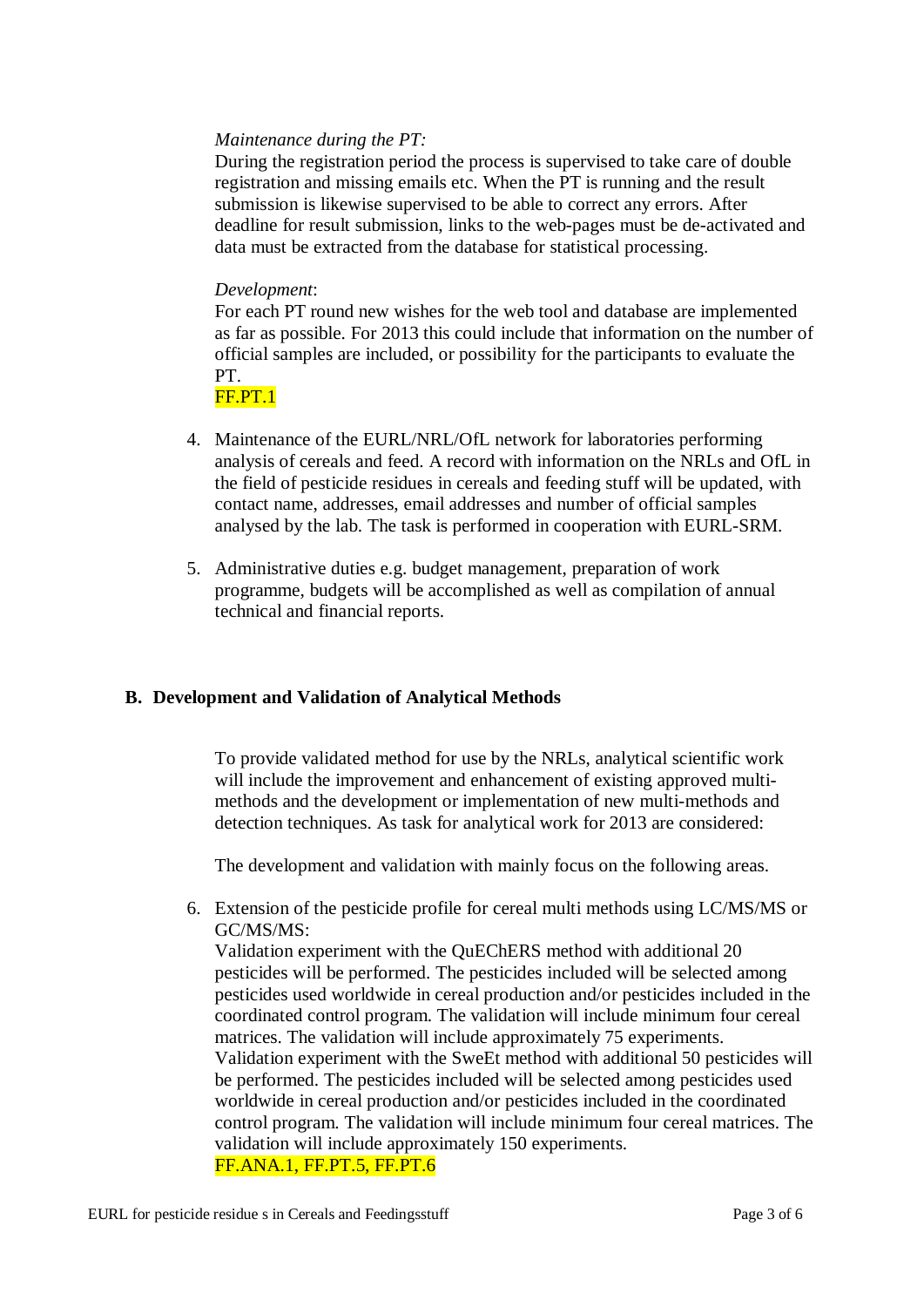7. Validation experiments with the accredited feeding stuff multi methods with additional 20 pesticides. The pesticides included will be selected among pesticides relevant for feed and possible residues in animals especially those pesticides included in the coordinated control program. The validation will include one feed stuff matrix. The validation will include approximately 150 experiments.

FF.ANA.1, FF.PT.5, FF.PT.6

8. Screening methods

Further validation of screening method for cereals by LC-Q-TOF. The method is currently validated for 35 pesticides. Validation experiment with additional 50 pesticides will be performed.

Validation of a screening method for cereals by GC-Q-TOF. The method will be validated for 25 pesticides.

FF.ANA.1, FF.ANA.QI

9. Postponed to 2014 –

*Screening survey of rye and oat samples for pesticides not included in the MCPP. In order to detect possible residues of pesticide currently not included in MCPP in wheat samples on the EU market, the EURL-CF will perform a survey. The EU NRLs in the field of cereals will be asked to collect 2 wheat samples from the growing season 2013. One sample should be locally produced and the other imported from Third Countries. The samples should be shipped to the EURL-CF for screening.*

10. Postponed to 2014 –

*The document 'Cereals and feeding stuff – production, consumption and pesticides', will be updated with relevant new information. Focus will be on residues data, mainly from MCCP. The document will be uploaded the the webportal and CIRCA.*

#### **C. Quality Assurance and Quality Control**

- 11. Proficiency test PT-C7 on feed for laying hens.
	- A proficiency test will be organized in 2013. The proficiency test will cover pesticides analysed by multi methods (not SRM). The target pesticides will includes approximately 50 pesticides, as agree on by the Advisory Group. The test item 'feed for laying hens', will be produced by a consultant. After production the test item will be homogenized and portions will weighed out into screw-capped polyethylene plastic bottles, sealed, numbered, and stored in a freezer at about -20 °C prior to homogeneity and stability testing. Before shipment of the test items, 20 homogeneity experiments will be performed (double determinations of 10 randomly selected test items). Stability test will be performed on five occasions during the PT periods, in total 25 experiments.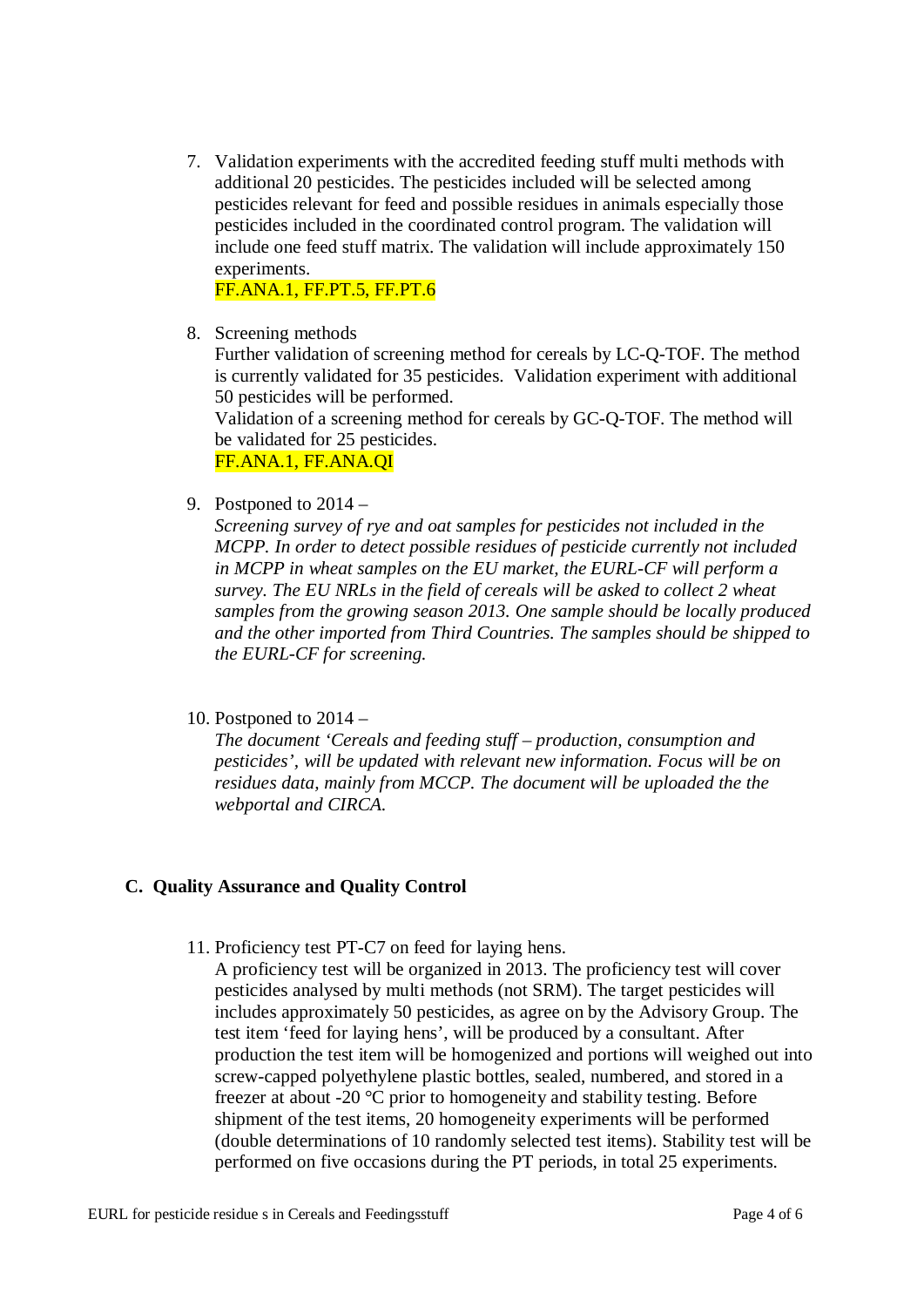The EURL has no experience with organizing PT on feed test items and it is therefore difficult to predict the number of participants. However, it is foreseen that around 50 EU NRL and EU OfL will participate in the PT and additionally10 official laboratories from Third Country. FF.PT.1 ,FF.PT.2, FF.PT.3 FF.PT.4 , FF.ORG.1, FF.ORG.2, FF.ORG.3

- 12. Preparation of test items for proficiency test 2014, EUPT-C8 If necessary, field spraying of cereals performed by a consultant will take place to prepare for EUPT-C8. The proficiency test will focus on crops agreed upon by the Advisory Group. FF.PT.1
- 13. Maintenance of in-house QA/QC activities in according to ISO 17025 accreditation of all analytical work done within the EURL and ISO 17043 in relation to the proficiency test organized by the EURL. FF.PT.QI

## **D. Technical and Scientific Support to NRLs/EU official labs, the Commission and Third Countries**

- 14. A workshop coordinated between the EURL-FV, EURL-SRM and EURL-AO will be organized and held in Almería, Spain. The workshop will be arranged for NRL, but OfL laboratories will also be invited. The agenda for the workshop will include results from proficiency test, discussion on coordinated monitoring programme and analytical challenges and other relevant issues decided by the EURLs. FF.NRL.1, FF.NRL.2, FF.NRL.3
- 15. Postponed to 2014 –

## *Training*

*A 2-days training course will be organised at the premises of the EURL. The hands-on laboratory training will be on 'Introduction to screening method' and will include production and evaluation of data. Six NRLs with limited experience with the technique will be invited at no cost. Additional 6 NRLs/OfL or thirds countries will be invited on their own cost. The NRLs will be selected based on their access to LC/GC-Q-TOF instrument in their institutions.* FF.NRL.5, FF.NRL.6, FF.NRL.QI, FF.ORG.QI

16. Webinars (horizontal task – see AWP for EURL-FV)

The pesticide EURLs will explore the possibility to organize webinars intended to disseminate information to the NRLs and official laboratories in a cost effective but still interactive way. FF.R&D.1